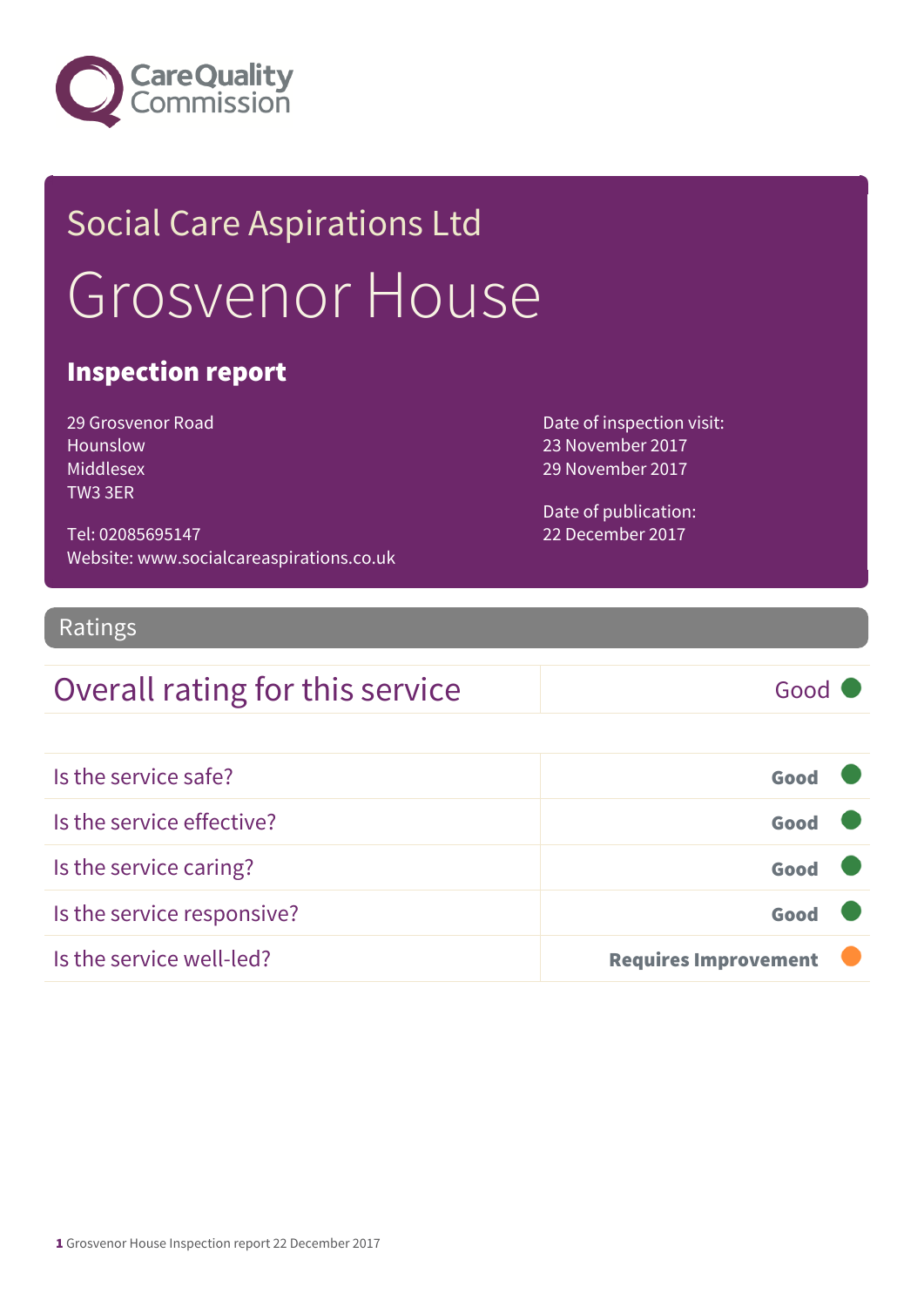### Overall summary

This comprehensive inspection took place on 23 and 29 November 2017 and was unannounced. The last inspection took place in January 2017 and the service was rated 'requires improvement' in Safe, Effective, Well Led and overall. Caring and Responsive were rated 'good'. We found breaches of Regulations relating to safe care and treatment, consent to care and treatment and good governance. Following the last inspection, we asked the provider to complete an action plan to show what they would do and by when they would make the necessary improvements to meet regulations. During this inspection, we found that improvements had been made.

Grosvenor House is a 'care home' for up to six people. People in care homes receive accommodation and nursing or personal care as single package under one contractual agreement. CQC regulates both the premises and the care provided, and both were looked at during this inspection. At the time of the inspection, two people were using the service.

The previous registered manager left the service in August 2017. The director, who was also a shareholder in the service, had employed a new manager who was due to begin working with the service in December 2017 and the expectation was that they would apply to CQC to become the registered manager. A registered manager is a person who has registered with the Care Quality Commission to manage the service. Like registered providers, they are 'registered persons'. Registered persons have legal responsibility for meeting the requirements in the Health and Social Care Act 2008 and associated Regulations about how the service is run.

During the inspection we found, the provider had not been notifying the Commission of the applications they had made and the outcomes of these applications for authorisations to deprive people of their liberty under the Deprivation of Liberty Safeguards (DoLS). This was addressed promptly following the inspection and the director said this was an oversight. However, the provider's quality assurance systems had not identified that these notifications had not been submitted to the Commission as required by law.

The provider had procedures in place to protect people from abuse. Care workers we spoke with knew how to respond to safeguarding concerns. People had risk assessments and management plans in place to minimise risks and incidents and accidents were recorded appropriately.

Care workers followed procedures for the management of people's medicines and underwent medicines training and competency testing. Weekly medicines audits indicated that people were receiving their medicines safely as prescribed.

Care workers had completed training in infection control and used protective equipment as required.

Care workers had an induction, up to date relevant training, supervision and annual appraisals to develop the necessary skills to support people using the service. Safe recruitment procedures were followed to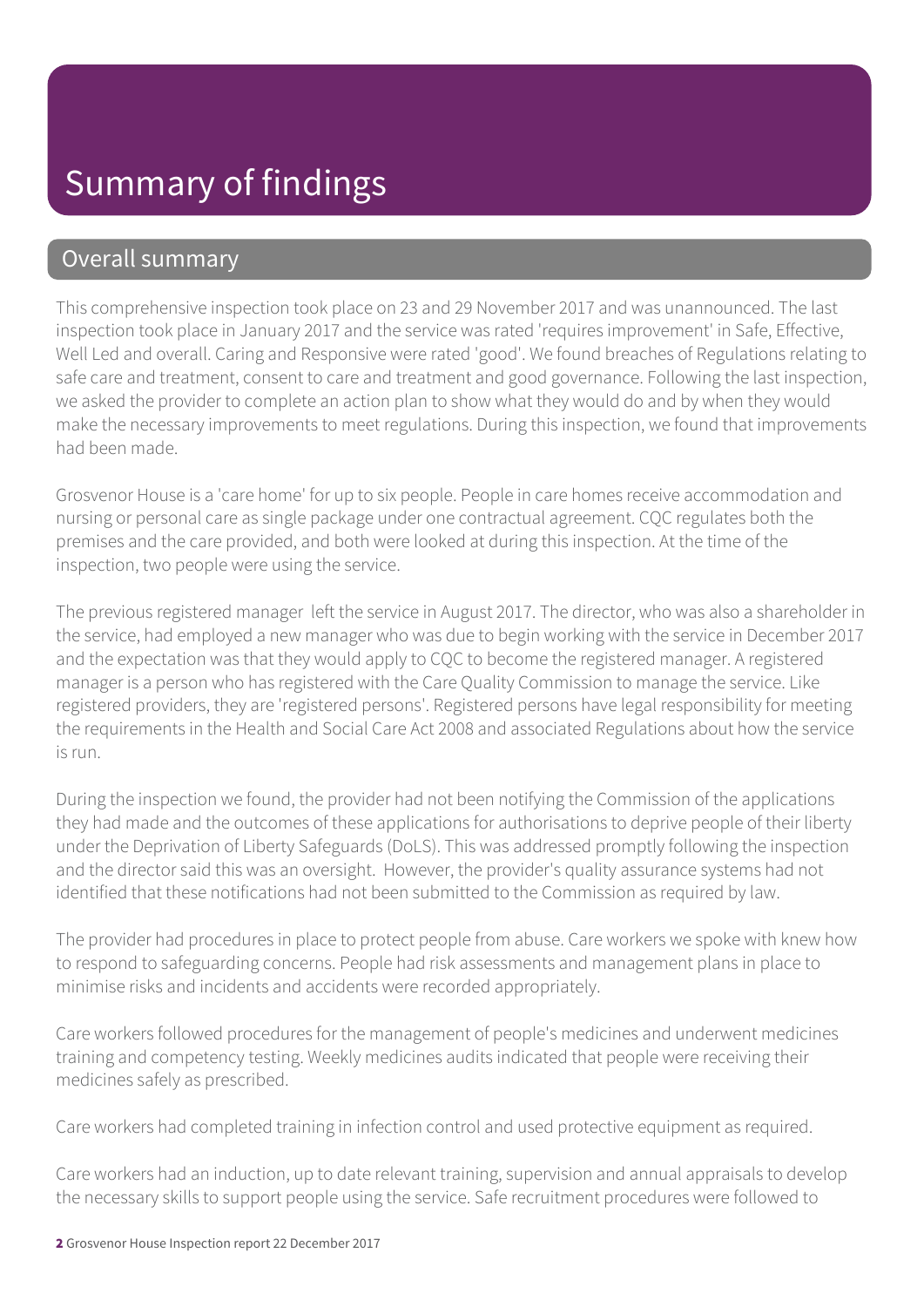ensure care workers were suitable to work with people using the service.

People were supported to have maximum choice and control of their lives and care workers were responsive to individual needs and preferences.

People's dietary and health needs had been assessed and recorded and were monitored.

People and their families, were involved in their care plans and making day to day decisions. Care plans contained the required information to give care workers guidelines to effectively care for people in their preferred manner.

There was a complaints procedure in place, however the service had not had any complaints since the last inspection. The director was available at the service and stakeholders told us they were approachable and supportive.

The service had a number of systems in place to monitor, manage and improve service delivery so a quality service was provided to people. This included a complaints system, service audits and satisfaction surveys.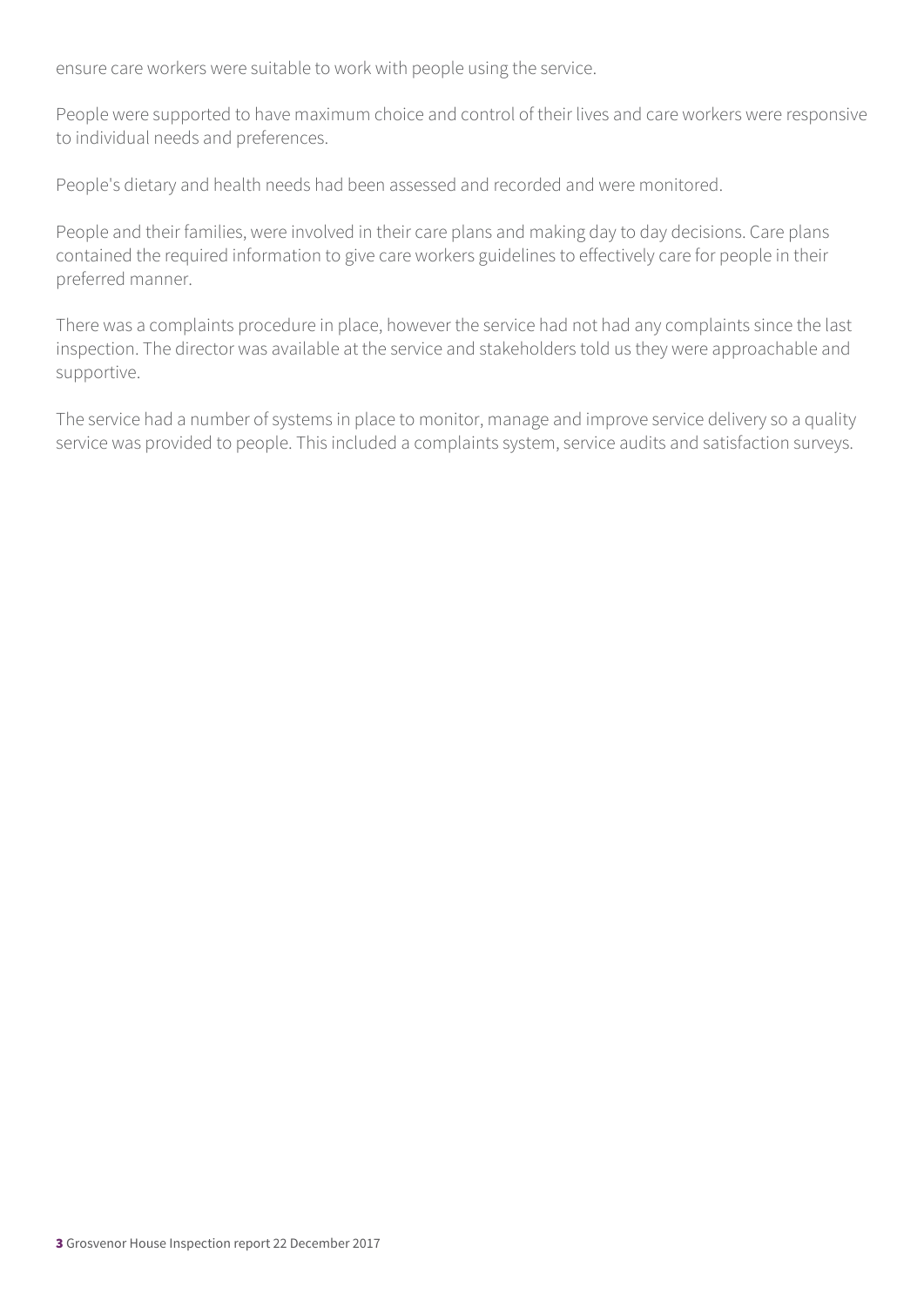# 4 Grosvenor House Inspection report 22 December 2017 workers were suitable to work with people using the service. Is the service effective?  $\Box$  Good  $\Box$ The service was effective. Is the service caring? The service caring?

### The five questions we ask about services and what we found

We always ask the following five questions of services.

### Is the service safe? Good

The service was safe.

Safeguarding and whistle blowing policies were up to date and staff knew how to respond to safeguarding concerns.

People had risk assessments and risk management plans to minimise the risk of harm. Incidents and accidents were recorded and managed appropriately.

Safe recruitment procedures were followed to ensure care

The provider ensured staff had the relevant training, and had audits in place for the safe management of medicines.

The provider had infection control procedures in place which were followed by care workers.

The provider acted in accordance with the requirements of the Mental Capacity Act (2005) to promote people's rights.

People's physical, mental health and social needs holistically assessed prior to their move to the home.

Care workers were supported to develop professionally through an induction, training, supervision and yearly appraisals.

People's dietary and health needs had been assessed and recorded and were monitored.

The service was caring.

Relatives of people using the service said care workers treated their relatives kindly and with respect.

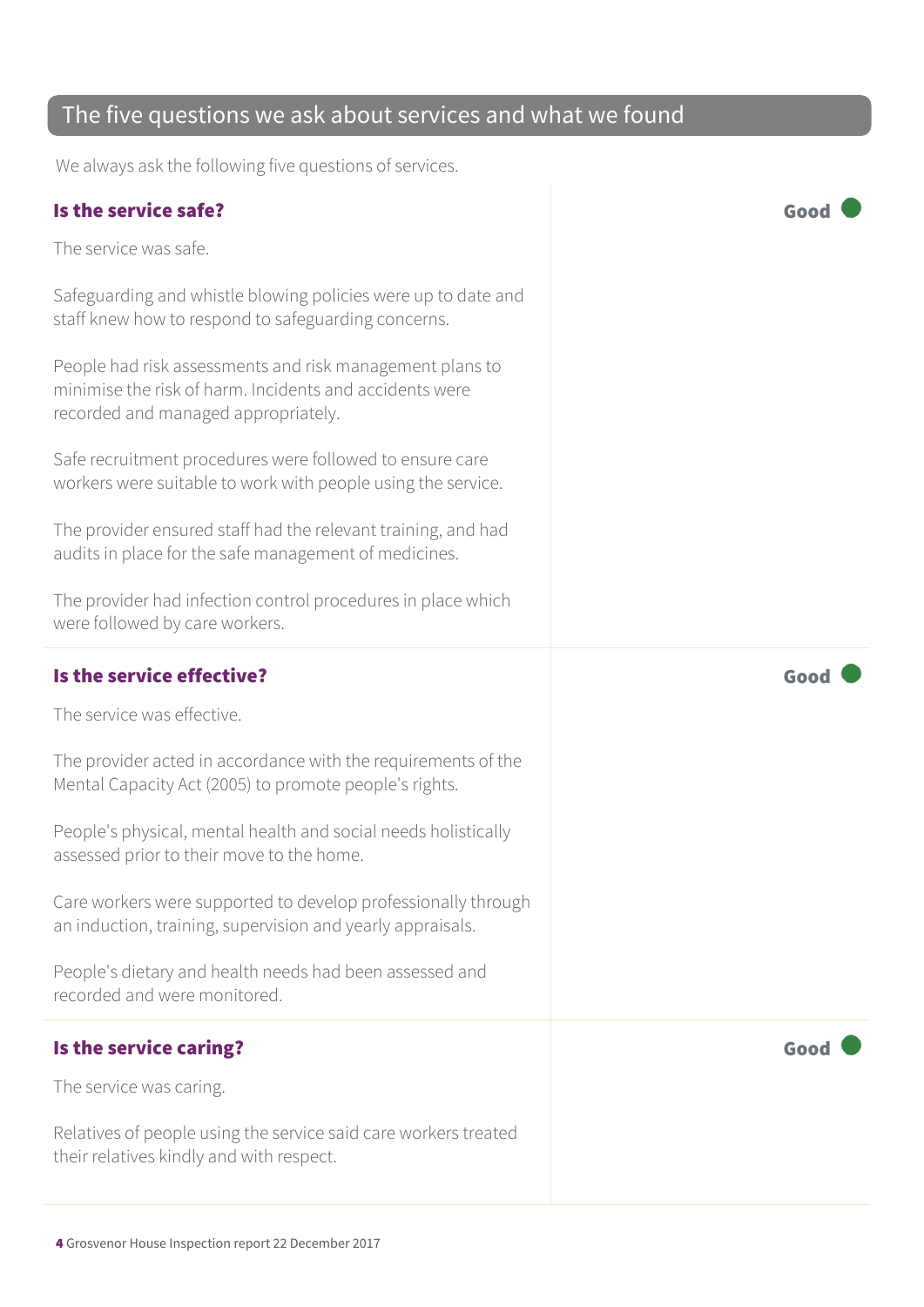| Care plans identified people's cultural needs and preferences<br>and provided care workers with guidelines to effectively care for<br>people in a way that met their needs.                                                                           |                             |
|-------------------------------------------------------------------------------------------------------------------------------------------------------------------------------------------------------------------------------------------------------|-----------------------------|
| Care workers supported people to express their views and be<br>involved in day to day decision making.                                                                                                                                                |                             |
| Is the service responsive?                                                                                                                                                                                                                            | Good                        |
| The service was responsive.                                                                                                                                                                                                                           |                             |
| People and their families were involved in planning people's<br>care. Care plans included people's preferences and guidance on<br>how they would like their care delivered. Reviews were held<br>annually and involved people and their families.     |                             |
| The service had a complaints procedure and people knew how<br>to make a complaint if they wished to.                                                                                                                                                  |                             |
| People and their families were consulted about end of life care.                                                                                                                                                                                      |                             |
|                                                                                                                                                                                                                                                       |                             |
| Is the service well-led?                                                                                                                                                                                                                              | <b>Requires Improvement</b> |
| The service was not always well led.                                                                                                                                                                                                                  |                             |
| The provider had not always notified the Commission of events<br>or incidents that had taken place within the service as they are<br>required by law, in a timely manner. The director submitted the<br>necessary notifications after the inspection. |                             |
| The director was very involved in the running of the service, had<br>oversight of it and promoted an open culture within the home.                                                                                                                    |                             |
| Care workers and relatives had the opportunity to provide<br>feedback to the provider to improve service delivery.                                                                                                                                    |                             |
| The provider had a number of data management and audit<br>systems in place to monitor the quality of the care provided.                                                                                                                               |                             |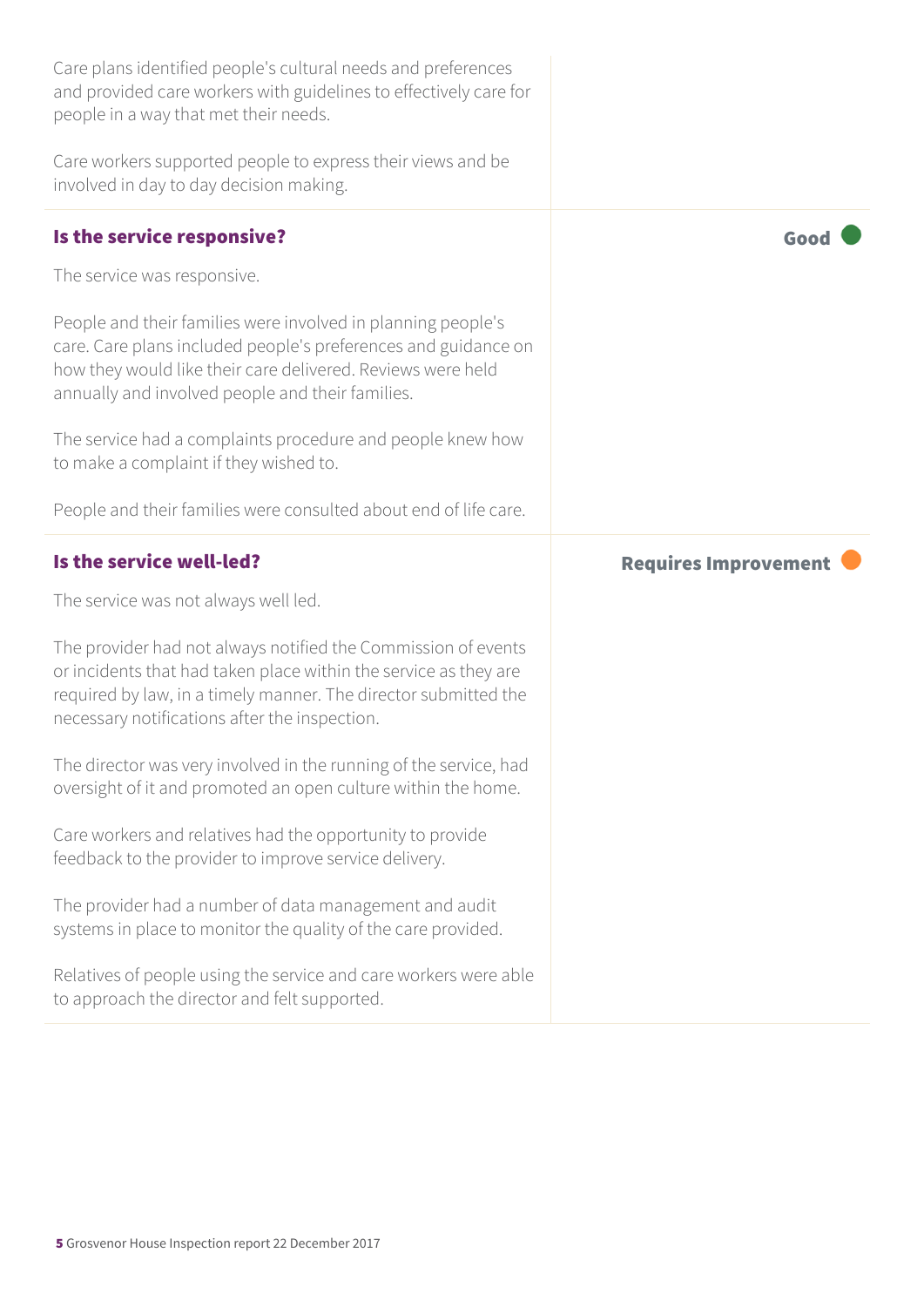

# Grosvenor House

### Detailed findings

### Background to this inspection

We carried out this inspection under Section 60 of the Health and Social Care Act 2008 as part of our regulatory functions. This inspection checked whether the provider is meeting the legal requirements and regulations associated with the Health and Social Care Act 2008, to look at the overall quality of the service, and to provide a rating for the service under the Care Act 2014.

The inspection took place on 23 and 29 November 2017 and was unannounced. The inspection was carried out by one inspector.

Prior to the inspection we looked at the information we held on the service including notifications of significant events and safeguarding. Notifications are for certain changes, events and incidents affecting the service or the people who use it that providers are required to notify us about. We also contacted the local authority's learning disability team to gather information about their experience of the service.

During the inspection we spoke with one person using the service, one relative, the director and two care workers. We viewed the care records of two people using the service and three care workers files that included recruitment, supervision and appraisal records. We looked at training records for all five care workers. We also looked at medicines management for two people who used the service and records relating to the management of the service including service checks and audits. After the inspection we spoke with two relatives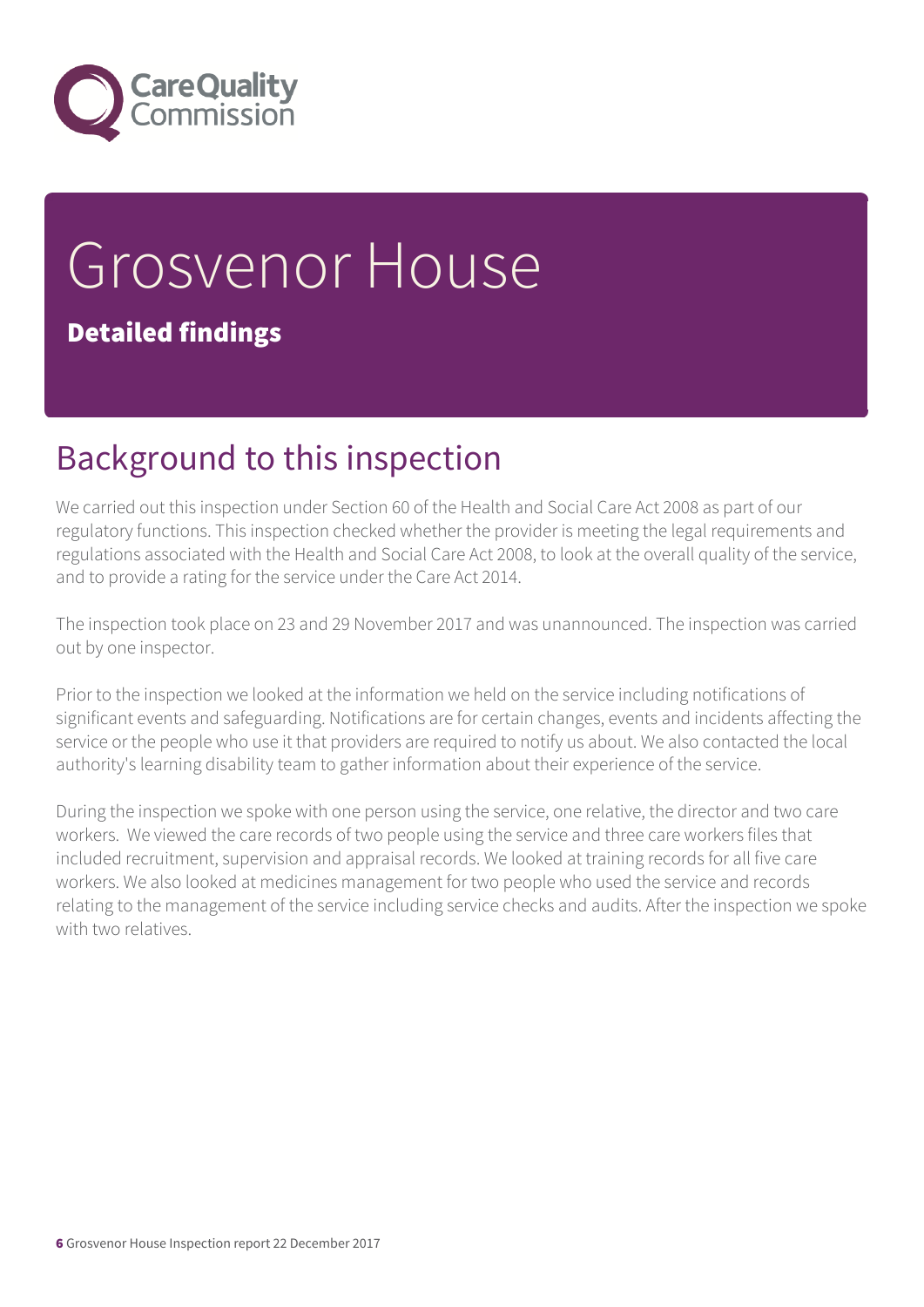### Our findings

At the inspection on 31 January 2017, we identified a breach of regulation relating to the safe care and treatment of people. This was because one risk management plan was not robust enough and the lack of guidance meant risk was not adequately minimised to keep the person safe from harm. Following the inspection, the provider sent us an action plan to be met by April 2017, which indicated how they would address the identified breach.

During the inspection on 23 and 29 November 2017, we saw the provider had updated their risk assessments. There was evidence of detailed risk assessments and there were measures in place to minimise identified risks for areas that included finance, abuse and maintaining family relationships. Additionally, under each person's health and safety risk assessment there was guidance on what do in the event of a fire that including a personal emergency evacuation plan (PEEP) for each person. We also saw risk assessments for people going on holiday as an example of risks being managed but people's independence being promoted in a safe way.

People and their relatives said they felt the home provided a safe environment. One relative said, "I feel [person] is safe. I have no worries about the safety." The provider had safeguarding and whistleblowing policies and had not had to raise any safeguarding alerts in the last year. The director told us they were aware of their responsibility to inform the CQC and the local authority of any safeguarding concerns.

Care workers we spoke with were able to identify the types of abuse and knew how to respond to safeguarding concerns. They told us, "If I suspected any kind of abuse, I would tell my team leader and then go through step by step to the director and then get [the local authority] involved" and "First report it to the team manager and if they do not listen go to the director and if they do not listen report it to the Care Quality Commission and the social worker."

The provider's procedures included information on how to manage incidents and accidents. Care workers knew what to do if there was an incident or accident and told us they would report it to the manager and write an incident report. We saw two incidents had been recorded in the last year and the records included what action the manager took to minimise future risks. A fire risk assessment by an external company had last been completed in July 2017. Fire equipment including the fire alarm was checked weekly and the service had a monthly fire alarm drill.

The provider employed five care workers and a manager and the director was on site five days a week. Care workers told us they felt they had the skills and knowledge to care for the people using the service and confirmed they had an induction and ongoing training to develop their skills and knowledge. The provider did not use agency staff. On weekdays a support worker completed a 12 hour shift and the director was present as a second staff member if required. At weekends there were two care workers on duty. The director was available at all times and if not, made arrangements for another member of staff to be available to be able to provide immediate support to the service if required. We received feedback from stakeholders that there was no male staff working at the service. However a new male manager was due to take up post in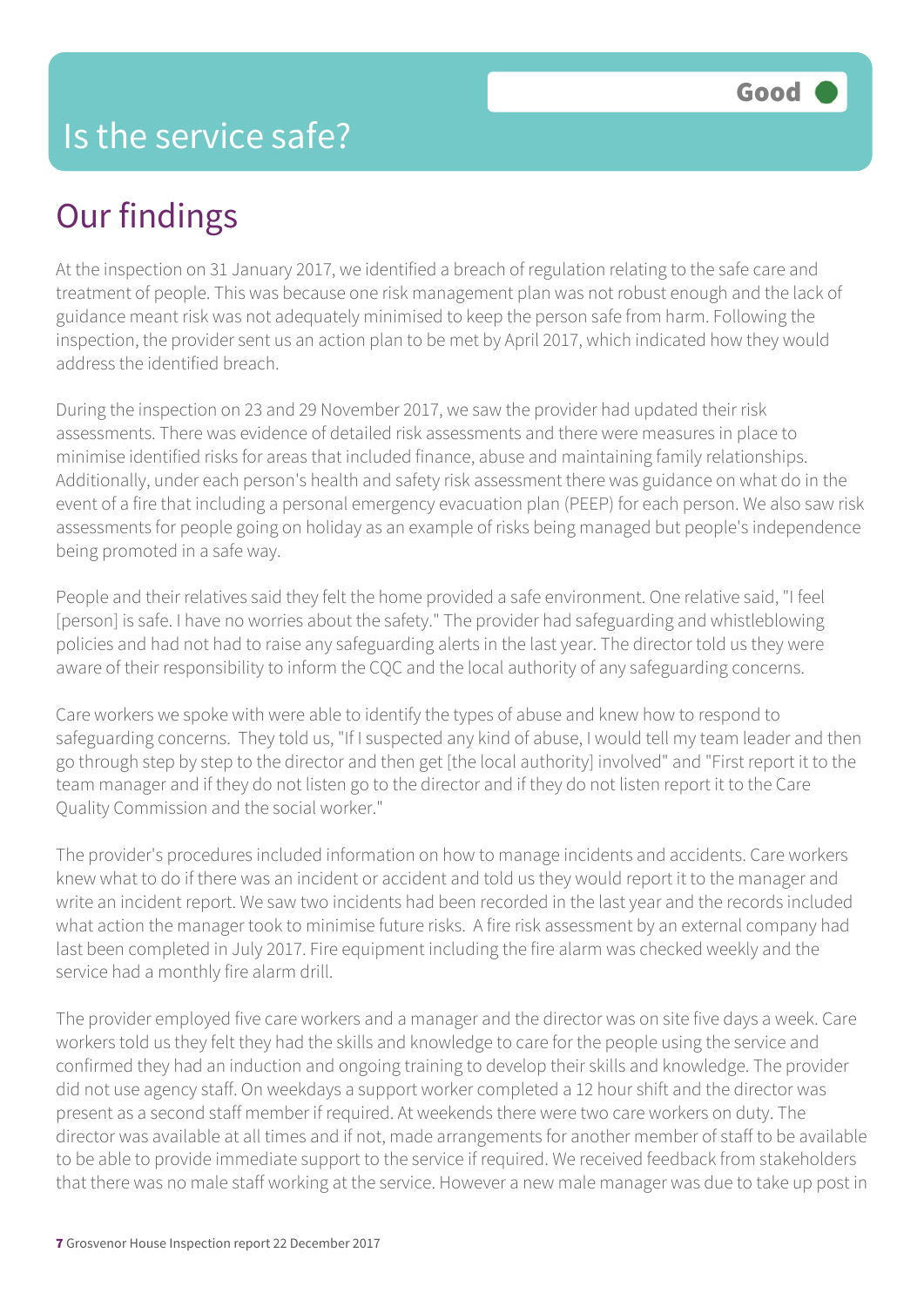December 2017. We saw from the rota that there was one waking night staff. This arrangement ensured people using the service were supported to meet their needs and to do activities at the time they chose to. For example, one person liked to have one to one time late at night into the early hours of the morning and another person woke up early and liked to have their first shower before 7am. Waking night staff were able to support people with both activities.

The provider had arrangements in place to help ensure people received their medicines as prescribed. Medicines were ordered on a 28 day cycle. Blister packs we viewed contained a medicines list and included administration instructions and information leaflets on individual medicines. Medicines and dosages were included as part of the essential information records and all staff had signed to confirm they had read it. Medicines were kept in a locked cupboard in a separate room and controlled drugs were kept in a separate locked cabinet. We completed a medicines stock take for both people using the service and found the stocks tallied with the medicines administration records which we saw were correctly signed and dated. There were protocols in place for PRN (as required) medicines to identify what the medicines were for and the frequency of administration. Policies and procedures for medicines management were in place and were reviewed annually to keep the information up to date. A local pharmacist undertook an advice visit in May 2017 and there were no issues raised. Care workers administering medicines had completed a medicines competency assessment in the last year.

We looked at three care workers files and saw the provider had systems in place to ensure care workers were suitable to work with people using the service. The files contained checks and records including applications, interview records, two references, identification documents with proof of permission to work in the UK if required and criminal record checks.

The infection control policy was reviewed annually and staff had undertaken infection control training in the last year. A care worker said, "We use gloves, aprons, shoe covers and gels for infection prevention. In the daytime we hoover and at night we clean and mop with antiseptic and have a record of it." The manager completed a monthly infection control report which contributed to the risks associated with the spread of infection being minimised.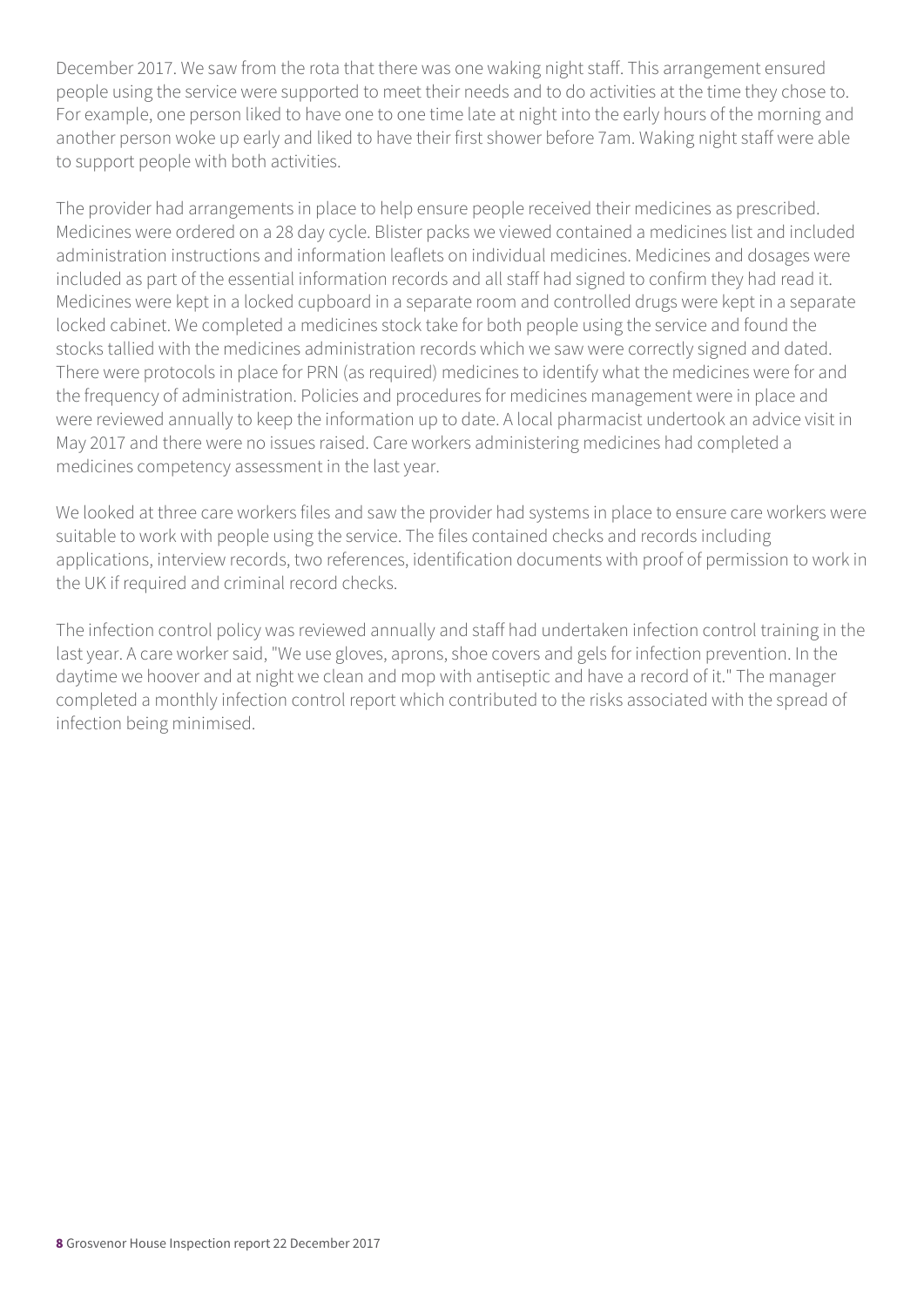### Is the service effective?

### Our findings

At the inspection on 31 January 2017, we identified a breach of regulation regarding consent to care because the registered manager had not recognised one person lacked the capacity to keep themselves safe and they had not made a new Deprivation of Liberty Safeguards (DoLS) application when the old DoLS authorisation expired. Following the inspection, the provider sent us an action plan to be met by April 2017, which indicated how they would address the identified breach. During the inspection on 23 and 29 November 2017, we saw the provider acted in accordance with the requirements of the Mental Capacity Act (2005).

The Mental Capacity Act 2005 (MCA) provides a legal framework for making particular decisions on behalf of people who may lack the mental capacity to do so for themselves. The Act requires that as far as possible people make their own decisions and are helped to do so when needed. When they lack mental capacity to take particular decisions, any made on their behalf must be in their best interests and as least restrictive as possible.

People can only be deprived of their liberty to receive care and treatment when this is in their best interests and legally authorised under the MCA. The application procedures for this in care services and hospitals are called the Deprivation of Liberty Safeguards (DoLS). We checked whether the service was working within the principles of the MCA. The people using the service had DoLS authorisations in place and the provider kept a record of when the authorisations were due to be renewed. For one person the provider was sending a monthly monitoring form to the local authority regarding the person's DoLS authorisation. We saw evidence that where the DoLS authorisations had conditions attached, the provider was meeting the conditions.

The training database showed that all staff had completed MCA training in the last year and care workers we spoke with had a good understanding of the MCA and how DoLS authorisations impacted on the people they supported. Care workers also understood that people should be supported to make their own decisions and told us, "We always ask [person] what they want to eat and we make it for them. For [another person] we always ask if they want to do a certain activity and we will consult with their family members the things they like and what places they like."

People and their families were involved in planning people's care. Prior to people moving to the home, the manager carried out a pre admission assessment that included both medical and social needs. The care plans and individual profiles included essential information such people's cultural backgrounds, their mobility needs, preferred language, relationships and recorded what support was required with personal care and health and medicines needs. Peoples' likes and dislikes, how they liked to be supported with their personal care, what they liked to eat and what activities they liked to do were described.

Relatives said care workers provided a good level of care and care workers we spoke with said they felt they had the skills and training to provide effective care. One relative said, "I think the staff know what they are doing." Care workers had an induction and shadowed more experienced staff to become familiar with the care and support needs of the people using the service and the home's procedures. We saw evidence of staff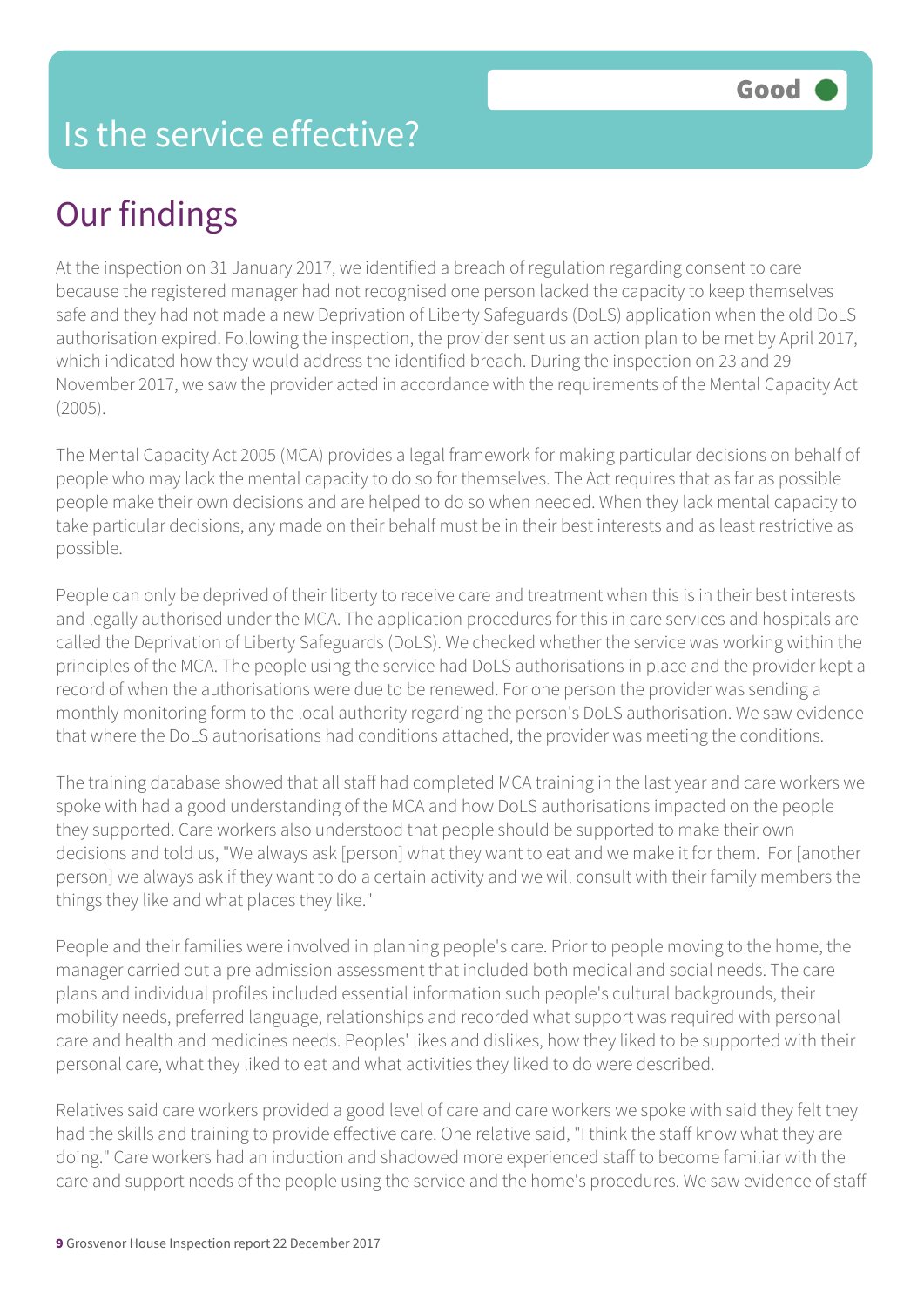receiving regular supervisions and annual appraisals. A care worker told us, "Supervision is good. They ask questions and I explain and if I'm missing points they will explain it to me."

The staff training database indicated all staff had up to date training in areas the provider considered mandatory including an induction, safeguarding adults, fire awareness, infection control, epilepsy, challenging behaviour, health and safety, Mental Capacity Act 2005, DoLS and how to administer specific medicines. One care worker said, "Every training is very useful because I am new in care."

Care workers worked together to ensure people received consistent support. The service had a daily shift planner which recorded daily staff handovers, medicines checks, cleaning tasks to be completed and food preparation, so care workers had a clear plan of what was required each day.

People were supported to have a balanced and nutritional diet that included their preferences. Care plans described people's eating habits, diets, allergies, what types of food the person liked and did not like and what equipment was required to provide mealtime support. For example one person's records said the food should be soft, chopped into small sizes and served with a sauce. It also included how the person liked their tea. During the inspection we saw fresh food being prepared and people were regularly offered drinks. The menu was on the kitchen wall and because it was a small home, if someone did not want what was on the menu, care workers were able to prepare what the person did want that evening. One person told us they liked the food and requested their own food. For example, if they wanted a curry, the care workers would make it. A care worker said, "We plan the menu every week. We ask [person] what they like and if they choose the food, we make it."

We saw evidence that people's day-to-day health needs were being met. Care plans provided descriptions of people's various medical needs and how to support them. We saw fact sheets for specific medical conditions that had been signed by staff to say they had read them. A relative told us, their family member was supported to attend health appointments with their key worker. Each file contained a list of medical appointments in the past year and we saw there were a number of other professionals involved with people using the service including the community nurse, dentist, psychologist and GP. There was also a data base of scheduled appointments and a record of notes from medical professionals visiting the home. Records included epileptic seizure charts, weekly blood pressure, weight charts and fluid intake charts. The health check care plans and the health action plans had been updated in the last year so these were up to date and reflected people's current needs.

The home's environment met the needs of the people using the service. We saw adapted equipment to meet people's needs and there was enough space in the home for people to do activities of their choosing. The home had a sensory room which one person used regularly and bedrooms were decorated to reflect people's tastes and needs.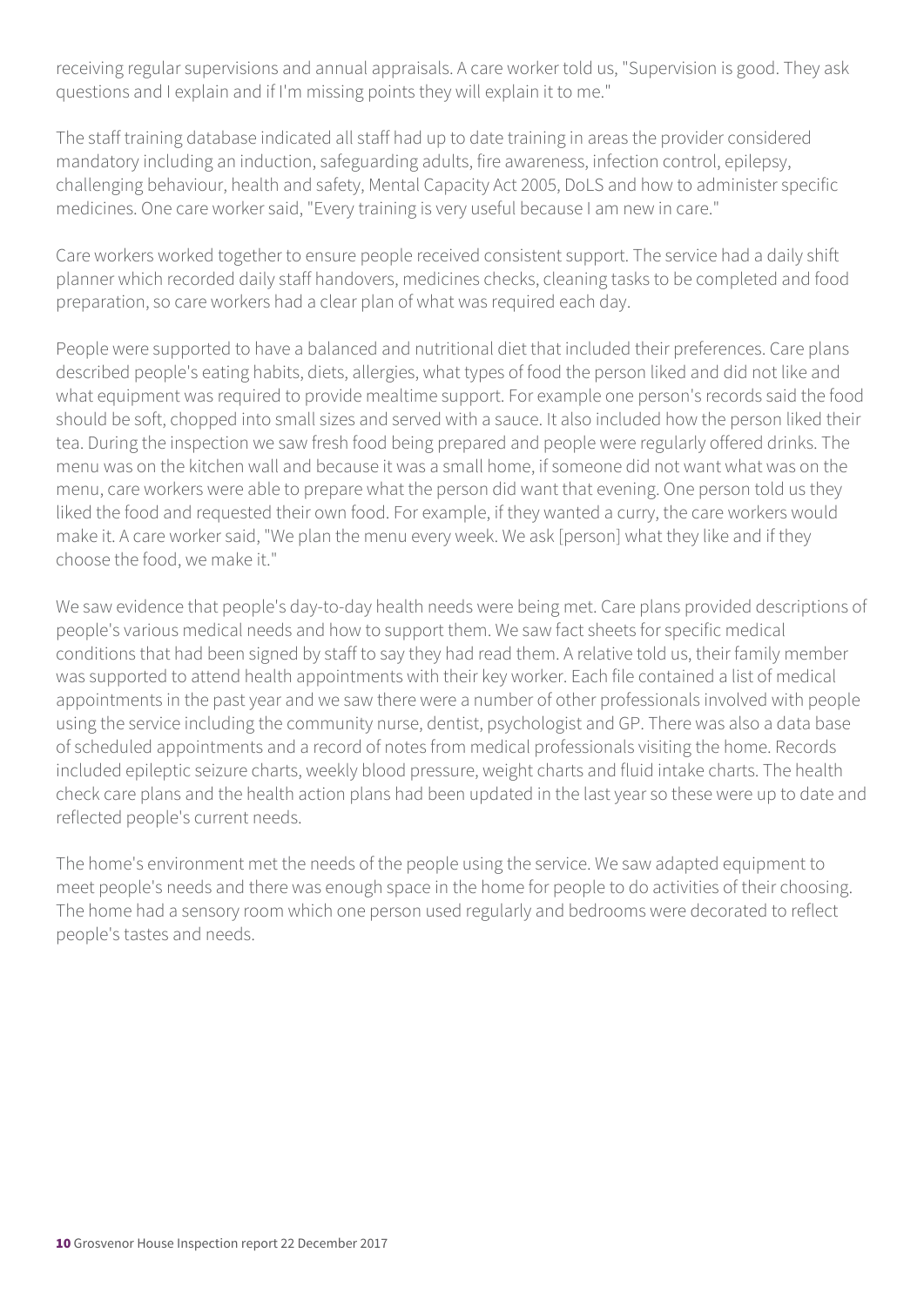### Our findings

People and relatives we spoke with told us care workers treated people with kindness and respect and knew their needs and preferences. One person said, "It's alright here. Staff are nice." Relatives told us, "Staff are always nice to [person], "I am satisfied with the care home. [Person] seems to fit in here", "Staff treat [person] with good manners and they're friendly. They absolutely listen. They know [person] and their point of view and what they like and don't like."

The care workers we spoke with knew about the likes and dislikes of the people they supported and gave us examples of how people liked to have personal care, how they liked to dress, their preferred foods to eat and what activities they enjoyed. For example, one person had to be dressed in a certain way to meet their mobility needs. We observed care workers speaking to people in a kind tone and asking if they were okay or if they wanted anything. For one person who was nonverbal we saw care workers were attentive to what the person indicated. For example we saw the person touch the radio and a care worker turned it on for them. We also saw when the person was unhappy the care workers were tactile and provided reassurance.

People's likes and dislikes were recorded as part of their care plan. Care plan reviews had sections for what was important to people and what had and had not gone well in the last year for them. We viewed information about how people liked to communicate and we observed care workers were mindful of this. One care worker told us, "I will observe, for example if [person] goes to the kitchen, I will ask them if they want a drink. By their vocalisations, I can tell if they are happy or not."

One person said, and their relative confirmed, the person had musical instruments in their room and culturally appropriate music to listen to. We observed another person listening to music appropriate to their culture and a care worker told us they could speak one person's language and would do so, as although the person understood English, they clearly enjoyed being spoken with in their second language. Additionally, people using the service were supported to attend their place of worship if they wanted to.

We observed when one person needed personal care, the care worker explained to the person what they wanted to do and encouraged them to make their way to their bedroom. The care worker did not rush the person, or take control away from the person for example by using a wheelchair to take them to their bedroom more quickly. They were patient and encouraging. The care worker told us that when providing personal care to people, "The most important thing is they are comfortable with us and they know what we are doing. We talk to them and tell them what we are going to do. We do personal care gently. We can see if [person] smiles they are comfortable. By viewing their behaviour, we will know if we are doing it right or wrong."

Staff promoted people's independence by asking them what they would like and supporting people to make day to day decisions. Relatives of both people visited the service and said they came unannounced and were made to feel welcome. We saw in the care plans there was information on what relatives visited and how to promote people's engagement with their relatives. One person's file said, "Staff must give [person] support to maintain family relationships."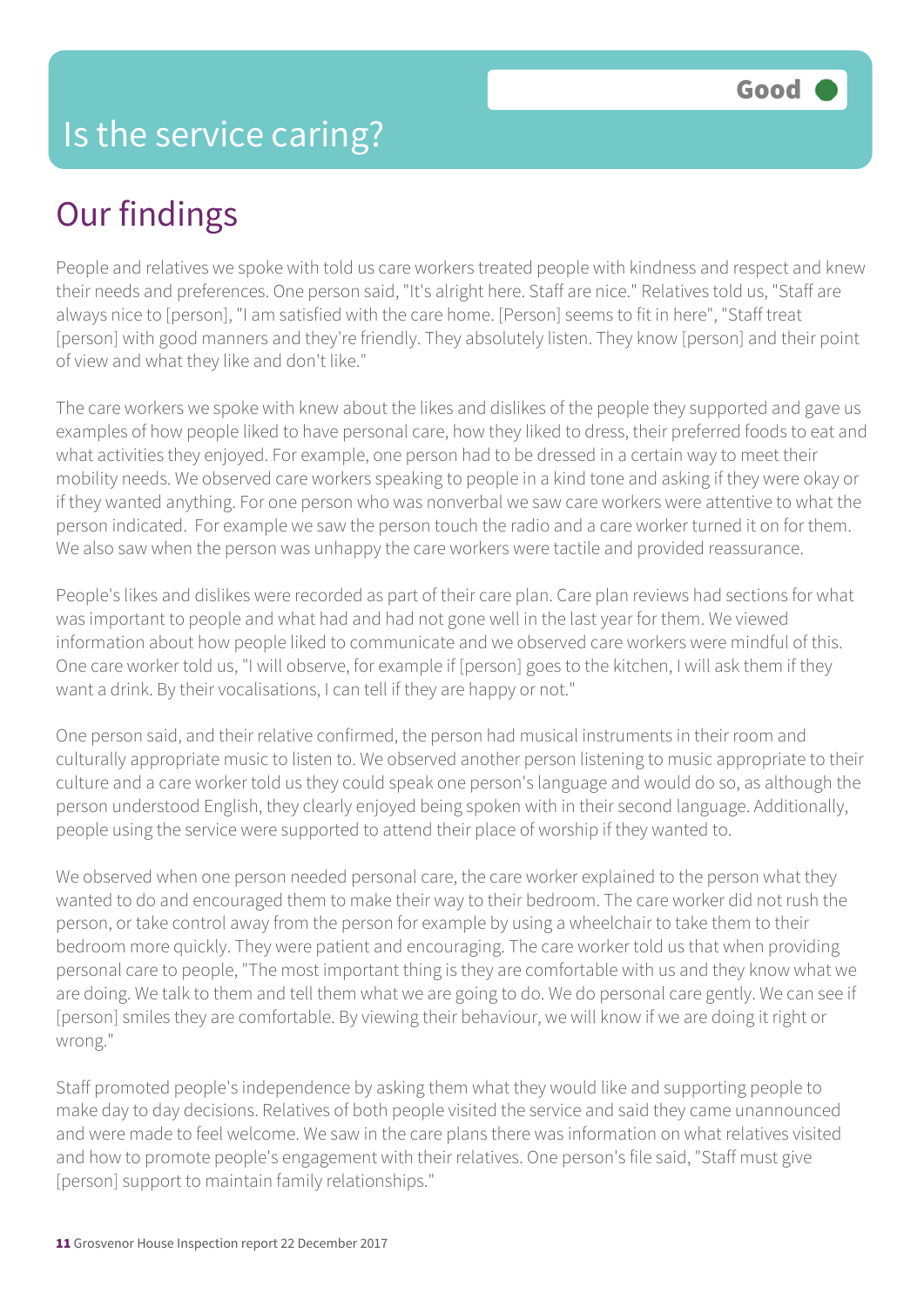### Our findings

People had personalised care plans which gave guidance to staff on how they should support people, for example to choose their own clothes and support them to maintain family relationships. We saw evidence of how one person liked to be supported with their personal care, in terms of what the person was able to do independently and what they required support with. The care plans provided staff with clear guidelines on how to provide care that met the person's needs. For example, we saw for one person there was information about how they communicated including, "communicates by directing staff to what they want …by tapping on the table", through "gestures, loud vocalisations and a few Makaton signs" and provided examples of how they might respond if they were happy or unhappy. As part of the person's likes and dislikes we saw they liked wearing makeup and to have their hair done. We observed the person to be wearing makeup and care had been taken to tie their hair up in a way they liked. We saw support plans had been reviewed in the last year and included people's goals. Minutes from care plan reviews indicated family members were invited to contribute to the planning of care.

Each person using the service had a daily report completed three times a day. Records were mostly task orientated but confirmed people were following what was written in the care plans. Each person had an additional activity book which recorded what specific activities they had done that day, for example playing dominoes with staff or going to an organised group meeting in the community.

People using the service had activity plan and we saw that they did undertake activities according to the plan but this did not always appear to be consistent. Care workers explained this was about the planner being flexible to allow for people to agree or refuse the activities. One relative said, "There is a lack of going out but it is also [person's] own will and they do not want to go out. Staff ask them if they want to go out and they don't want to go out." The relative and the person both said, the person made their own choices and the person also said it was a good thing not having to follow an activity plan. Another person participated in a number of activities at the service such as using the sensory room but was also involved in informal activities such as swimming and organised activities in the community. We saw photographs of a number of holidays people had been on and days out, for example to the seaside.

The service had a complaints procedure but had not had any complaints. The relatives we spoke with confirmed they had not needed to make a complaint but knew how to if they wanted to and commented there was a complaints form available in a communal area. The service user guide included information on how to make a complaint and we saw an easy read complaints form. One person told us, "I'm okay here. I would say if I am not okay."

The service did not provide end of life care but the care plan included a section about the person's wishes regarding end of life and funeral arrangements. For both people using the service, the section indicated their families would take care of all arrangements.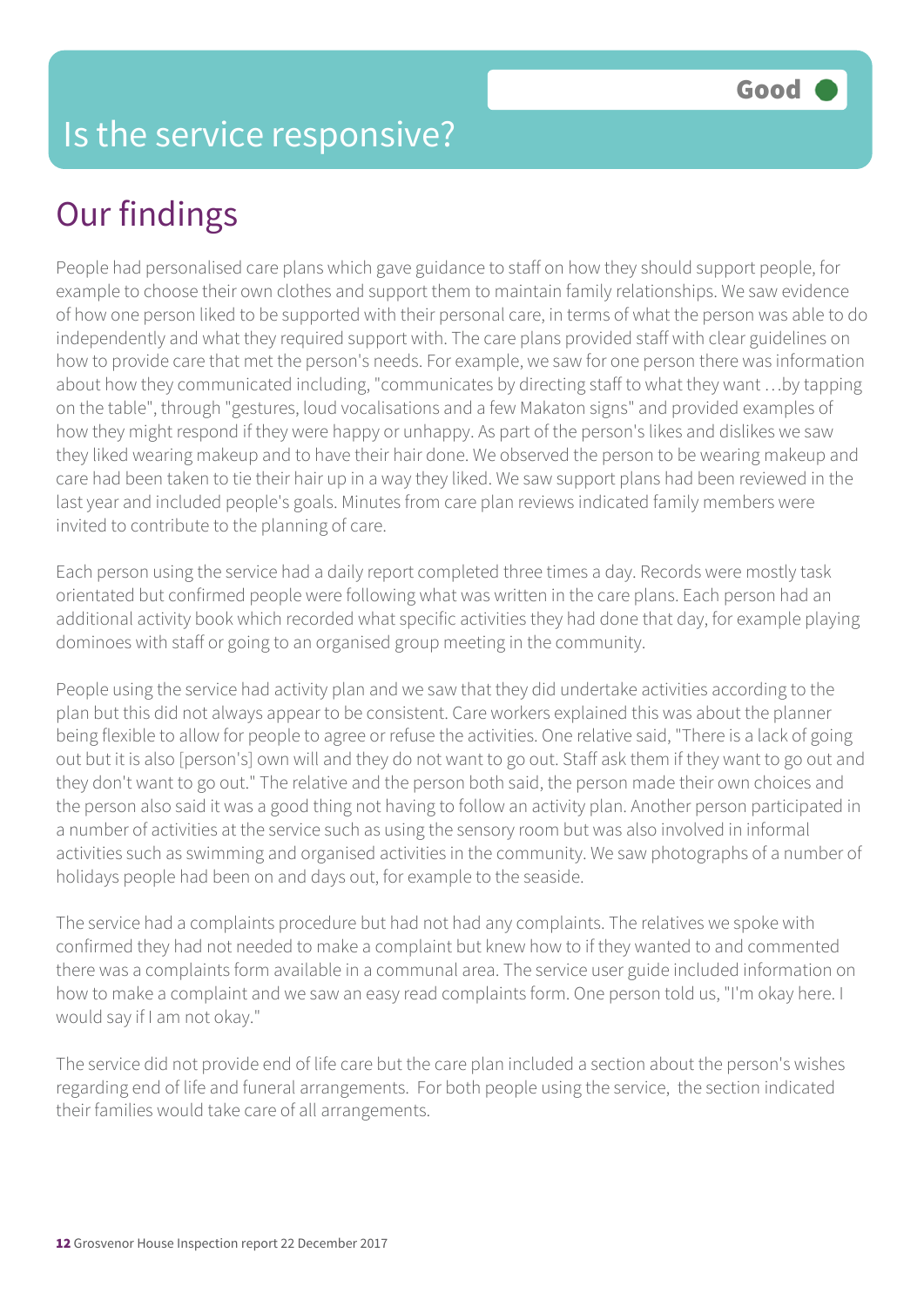### Is the service well-led?

### Our findings

At the inspection on 31 January 2017, we identified a breach of regulation relating to good governance. This was because there was a lack of audits to identify when training was due or when DoLS applications had to be renewed to ensure people's safety and minimise risks. Following the inspection, the provider sent us an action plan to be met by April 2017, which indicated how they would address the identified breach.

During the inspection on 23 and 29 November 2017, the provider had systems in place to monitor the quality of service delivered and we saw a number of checklists and audits to monitor both the environment and how the needs of the people using the service were being met. This included monitoring when training and DoLS applications were due to be renewed. Audits were documented with comments and outcomes to indicate where improvements were needed. We saw evidence that medicines administration records and a medicines stock take was completed weekly, as were people's finance records including receipts being reconciled with records. The health and safety policy was updated in 2015 and the provider undertook weekly health and safety checks. They also had weekly records of fridge and freezer temperatures and content, wheelchair checks and the first aid box contents checks. Additionally, the director undertook a three monthly quality assurance audit.

The director told us they were aware of their responsibility to notify the Care Quality Commission about significant events affecting people using the service. However, during the inspection we found the provider had not been notifying the Commission of applications they had made to deprive people of their liberty under DoLS and of the outcomes of the applications. The director said they thought the previous registered manager had completed the notifications, and they made the notifications the day after the inspection. Their quality assurance systems had not identified that the notifications had not been made in a timely manner.

The director had a NVQ level 5 in health and social care and said they kept up to date with current best practice and guidance through local authority provider meetings and the Care Quality Commission's newsletters. We saw there was professional involvement with the community through other health and social care professionals and people using the service also took part in community events such as attending places of worship or organised group events.

The company director was present five to six days a week and at times gave direct care to people using the service which provided them with a good understanding of people's needs and preferences. The director was available to all stakeholders and care workers felt supported by them. A relative said, "They keep me informed. We have each other's emails and phone numbers", "[The director] is there when you need her. She listens." Care workers told us, "[The director] always comes in, in the morning and asks if we have any problems. She is very supportive. She listens to us very well and takes feedback from us and consults us and the residents", and "They have the quality of being able to communicate and make us feel at home. Everyone is like family. If something is wrong, I tell them and they deal with it immediately."